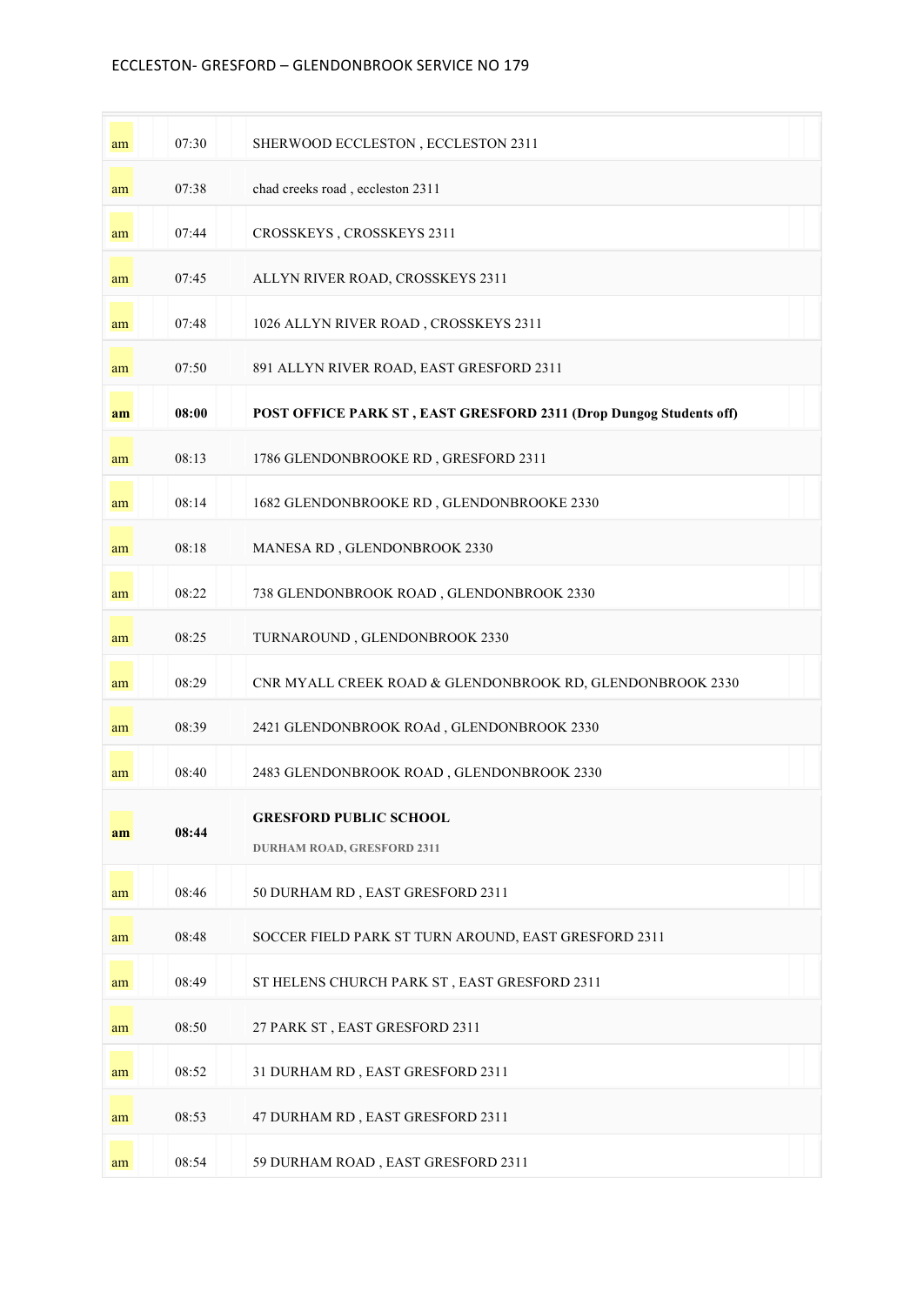## ECCLESTON- GRESFORD - GLENDONBROOK SERVICE NO 179

| am | 08:55 | 81 DURHAM, GRESFORD 2311                                           |
|----|-------|--------------------------------------------------------------------|
| am | 09:00 | <b>GRESFORD PUBLIC SCHOOL</b><br><b>DURHAM ROAD, GRESFORD 2311</b> |
| pm | 15:00 | <b>GRESFORD PUBLIC SCHOOL</b><br><b>DURHAM ROAD, GRESFORD 2311</b> |
| pm | 15:06 | 59 DURHAM RD, EAST GRESFORD 2311                                   |
| pm | 15:08 | 50 DURHAM RD, EAST GRESFORD 2311                                   |
| pm | 15:10 | 31 DURHAM ROAD, EAST GRESFORD 2311                                 |
| pm | 15:12 | 27 PARK ST, EAST GRESFORD 2311                                     |
| pm | 15:14 | TURN AROUND SOCCER FIELD PARK ST, EAST GRESFORD 2311               |
| pm | 15:17 | <b>GRESFORD PUBLIC SCHOOL</b><br><b>DURHAM ROAD, GRESFORD 2311</b> |
| pm | 15:22 | 2483 GLENDONBROOK RD, GLENDONBROOK 2311                            |
| pm | 15:24 | 2421 GLENDONBROOK RD, GLENDONBROOK 2311                            |
| pm | 15:29 | 1786 GLENDONBROOK RD, GRESFORD 2311                                |
| pm | 15:30 | 1682 GLENDONBROOK ROAD, GLENDONBROOK 2421                          |
| pm | 15:34 | MANRESA RD CORNER, GLENDONBROOK 2330                               |
| pm | 15:38 | CRN MYALL CREEK ROAD & GLENDONBROOK ROAD, GLENDONBROOK 2330        |
| pm | 15:41 | 738 GLENDONBROOK ROAD, GLENDONBROOK 2330                           |
| pm | 15:44 | TURN AROUND 618 GLENDONBROOK ROAD, GLENDONBROOK 2330               |
| pm | 16:00 | SHOP PARK ST, EAST GRESFORD 2311 (pickup Dungog Students)          |
| pm | 16:12 | 891 ALLYNRIVER ROAD, EAST GRESFORD 2311                            |
| pm | 16:15 | 1026 ALLYNRIVER ROAD, CROSSKEYS 2311                               |
| pm | 16:17 | 1122 ALYNRIVER ROAD, ALLYNBROOK 2311                               |